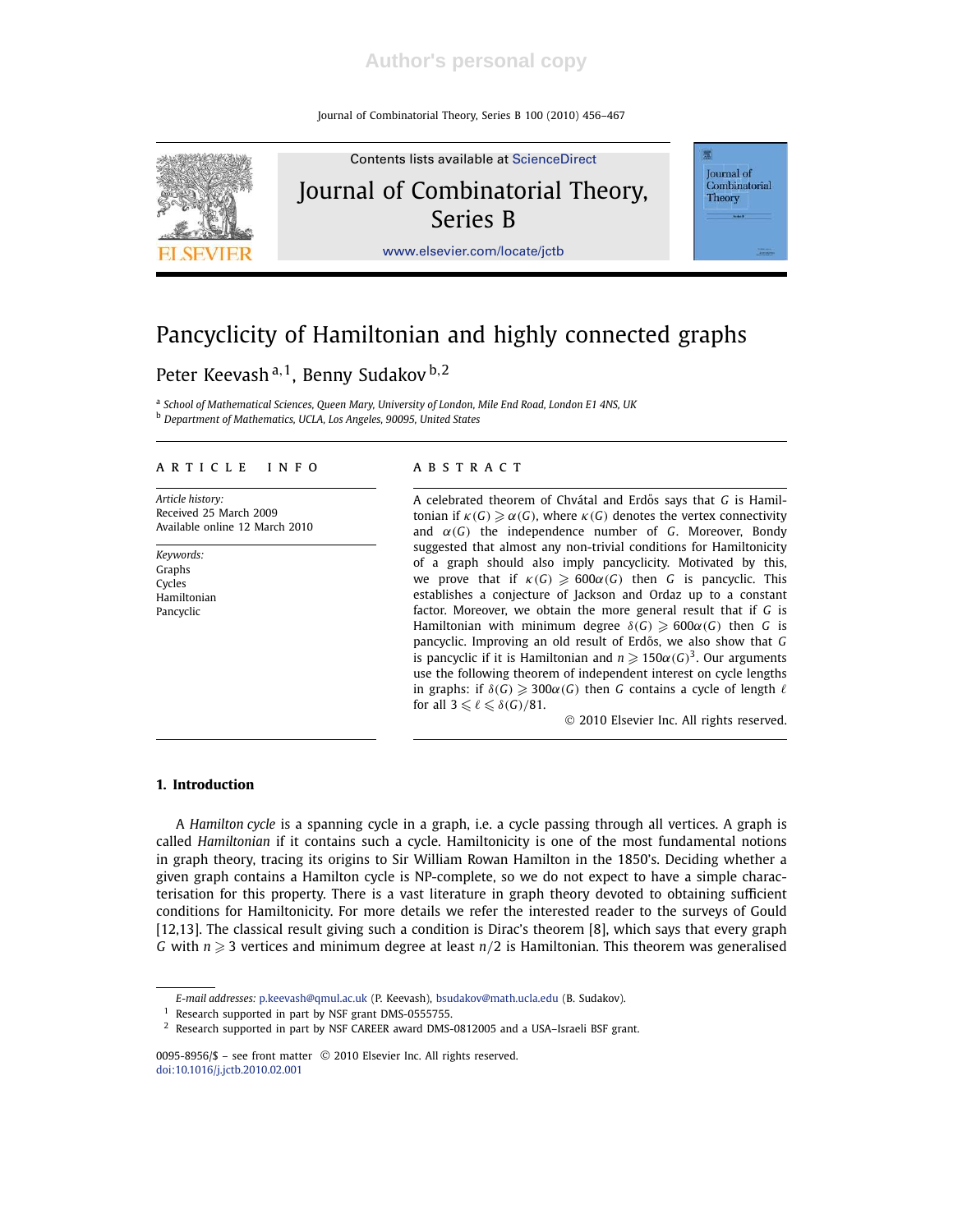by Bondy [4], who showed that the same assumptions imply that *G* is either *Kn*/2,*n*/<sup>2</sup> or is *pancyclic*, i.e. contains cycles of length  $\ell$  for all 3 ≤  $\ell$  ≤ n. In [5] Bondy proposed the following 'metaconjecture' which has had a considerable influence on research on cycles in graphs.

**Metaconjecture.** Almost any non-trivial condition on a graph which implies that the graph is Hamiltonian also implies that the graph is pancyclic. (There may be a simple family of exceptional graphs.)

Another classical condition for a graph to be Hamiltonian is given by a theorem of Chvátal and Erdős [7], who showed that if a graph *G* satisfies  $\kappa(G) \geq \alpha(G)$  then it is Hamiltonian. Here  $\alpha(G)$  is the *independence number*, i.e. the size of a largest subset of the vertex set that does not contain an edge, and  $\kappa(G)$  is the (vertex) *connectivity*, i.e. the size of a smallest subset of the vertex set that can be deleted to obtain a disconnected graph. Motivated by Bondy's metaconjecture, Amar, Fournier and Germa [3] obtained several results on the lengths of cycles in a graph *G* that satisfies the Chvátal– Erdős condition  $\kappa(G) \geq \alpha(G)$ . They conjectured that if such a graph *G* is not bipartite then *G* contains cycles of length  $\ell$  for all  $4 \leq \ell \leq n$ . (The case when  $G = C_5$  is a 5-cycle needs to be excluded.) Note that the balanced complete bipartite graph  $K_{k,k}$  satisfies  $\kappa(G) = \alpha(G) = k$  but is not pancyclic, indeed it has no odd cycles. They also made the weaker conjecture that the same conclusion holds under the additional assumption that *G* is triangle-free. Lou [16] proved the stronger statement that if  $\kappa(G) \geq \alpha(G)$  and *G* is triangle-free then *G* contains cycles of length  $\ell$  for all  $4 \leq \ell \leq n$ , unless  $G = C_5$ or  $G = K_{k,k}$  for some k. Note that the connectivity  $\kappa(G)$  is bounded above by the degree of any vertex. If  $\kappa(G) > \alpha(G)$  then there is an edge inside the neighbourhood of any vertex in *G*, so in particular *G* must contain triangles. Jackson and Ordaz [15] conjectured that if  $\kappa(G) > \alpha(G)$  then *G* is pancyclic.

To approach these conjectures it is natural to try to prove pancyclicity under a stronger connectivity assumption. A remarkable theorem of Erdős [9], proving a conjecture of Zarins, shows that instead of making a connectivity assumption, it suffices to assume that *G* is Hamiltonian and the number of vertices is sufficiently large compared to the independence number. He showed that if *G* is a Hamiltonian graph on *n* vertices with  $\alpha(G) = k$  and  $n > 4k^4$  then *G* is pancyclic. It then follows from [7] that  $\kappa(G) \geqslant 4(\alpha(G)+1)^4$  is sufficient for pancyclicity. (Various considerably weaker results were subsequently obtained by Flandrin et al., e.g. [11], who were presumably unaware of Erdős' paper.) Our main result improves this bound significantly: we show that a connectivity which is only linear in the independence number suffices for pancyclicity. This establishes the conjecture of Jackson and Ordaz mentioned above up to a constant factor. Moreover, we prove that pancyclicity already follows from assuming that *G* is Hamiltonian with minimum degree  $\delta(G)$  at least linear in the independence number.

**Theorem 1.1.** *If G is a Hamiltonian graph with*  $\delta(G) \ge 600\alpha(G)$  *then G is pancyclic. In particular, if G is any graph with*  $\kappa(G) \geq 600\alpha(G)$  *then G is pancyclic.* 

Erdős [9] remarked that the bound  $n > 4k^4$  in his result is unlikely to be best possible. He also noticed that a quadratic lower bound for *n* in terms of *k* is necessary for Hamiltonicity to imply pancyclicity. Our next theorem improves Erdős' result and shows that a cubic dependence of *n* on *k* is already sufficient.

**Theorem 1.2.** If G is a Hamiltonian graph with  $|V(G)| \geqslant 150\alpha(G)^3$  then G is pancyclic.

Our arguments will use a theorem of independent interest on cycle lengths in graphs.

**Theorem 1.3.** *If G is a graph with*  $\delta(G) \geq 300\alpha(G)$  *then G contains a cycle of length*  $\ell$  *for all*  $3 \leq \ell \leq \delta(G)/81$ *.* 

It is instructive to compare Theorem 1.3 with a recent result of Allen [1], which describes the lengths of cycles that can be found in a graph of given minimum degree. We refer the reader to the chapter of Bondy in [6] for other results on cycle lengths in graphs, and to [14,18,17] as examples of more recent related results.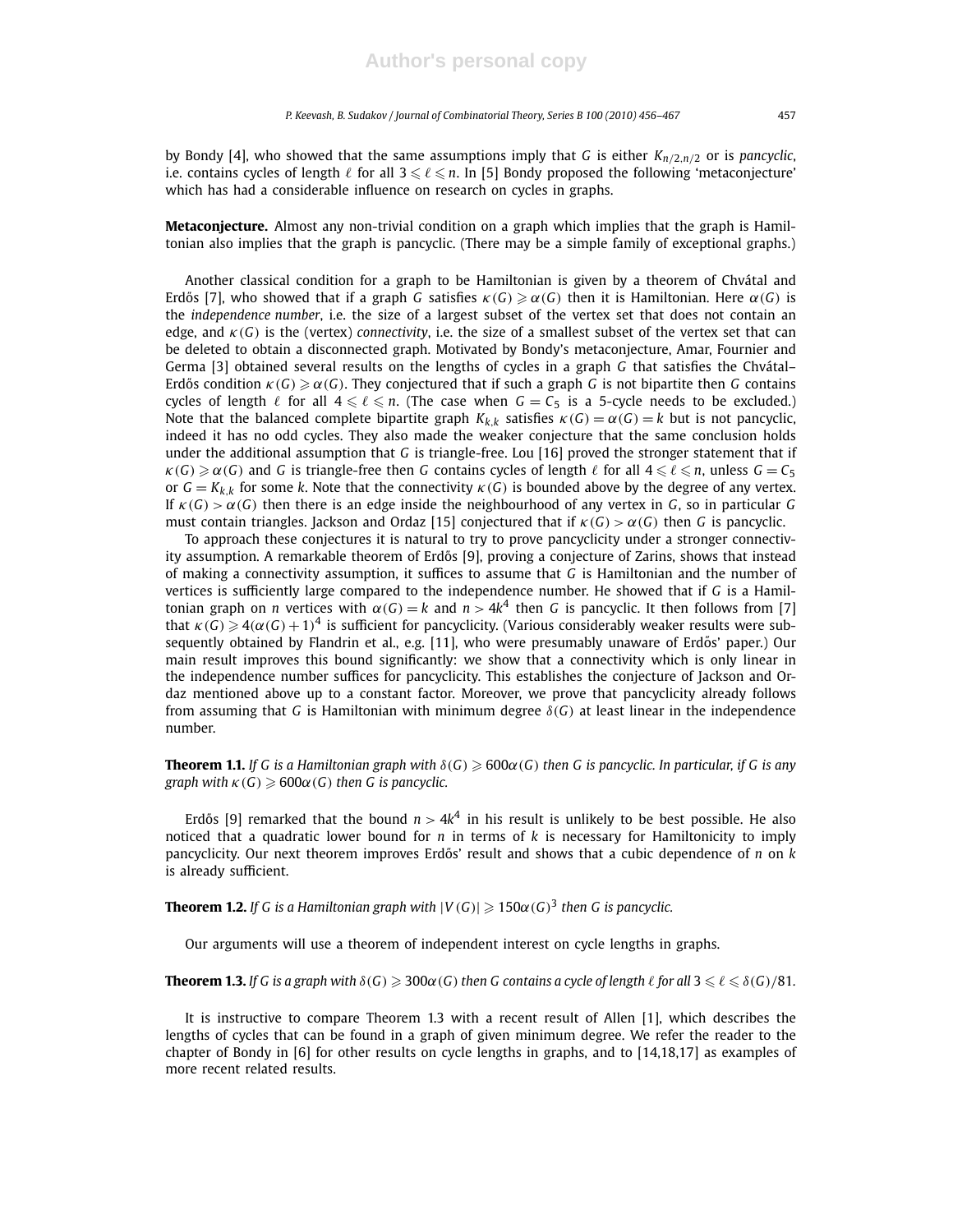Next we describe a simple example showing that Theorems 1.1 and 1.3 are best possible up to the constant factors and that the lower bound for  $|V(G)|$  in Theorem 1.2 has to be at least quadratic in  $\alpha(G)$ . Suppose  $k \geq 3$  and let *G* be the graph on  $n = k(2k - 2)$  vertices obtained by taking *k* vertexdisjoint cliques  $X_1, \ldots, X_k$  of size  $2k - 2$  and adding a matching of size *k* which has exactly one edge between  $X_i$  and  $X_{i+1}$  for all  $1 \leq i \leq k$  (where  $X_{k+1} := X_1$ ). Then it is easy to check that *G* is Hamiltonian,  $\alpha(G) = k$  and  $\delta(G) = 2k - 3$ , but *G* does not contain a cycle of length  $2k - 1$ , so is not pancyclic.

The organisation of this paper is as follows. In the next section we collect various known results that we will use in our arguments. We present the proofs of our theorems in Section 3. The final section contains some concluding remarks. We systematically omit rounding signs for the sake of clarity of presentation. We also do not make any serious attempt to optimise absolute constants in our statements and proofs.

**Notation.** Suppose G is a graph. For a vertex *v* we let  $N(v)$  denote its neighbourhood and  $d(v)$  =  $|N(v)|$  its degree. If *X* is a set of vertices then  $G[X]$  is the restriction of *G* to *X*, i.e. the graph with vertex set *X* whose edges are edges of *G* with both endpoints in *X*. We write  $e_G(X) = e(G[X])$  for the number of edges in *X*. If *X* and *Y* are sets of vertices then  $e_G(X, Y)$  is the number of edges with one endpoint in *X* and the other in *Y* . We omit the subscript *G* if there is no danger of ambiguity. A walk in G is a sequence of vertices  $W = x_0 \cdots x_t$  such that  $x_i$  is adjacent to  $x_{i+1}$  for  $0 \leq i \leq t-1$ . (The vertices need not be distinct.) The length  $\ell(W) = t$  of *W* is the number of edges in *W*, counting multiplicity of repeated edges. A path is a walk in which no vertices are repeated. A cycle is a walk in which no vertices are repeated, except that the first and last vertices are equal.

#### **2. Preliminaries**

In this section we collect various results that will be used in our arguments. We include the short proofs for the convenience of the reader.

#### *2.1. Degrees*

We start with two well-known propositions on degrees in graphs.

**Proposition 2.1.** *Suppose G is a graph with minimum degree at least d. Then G has a bipartite subgraph B with minimum degree at least d*/2*.*

**Proof.** Consider a bipartite subgraph *B* of *G* with as many edges as possible. Let *X* and *Y* be the two parts of the bipartition of *B*. Then any vertex  $v \in X$  has at least  $d(v)/2$  neighbours in *Y*, or we could improve the partition by moving *v* to *Y*. The same argument applies for  $v \in Y$ .  $\Box$ 

**Proposition 2.2.** *Suppose G is a graph with average degree at least d. Then G has an induced subgraph with minimum degree at least d*/2*.*

**Proof.** Suppose *G* has *n* vertices and construct a sequence of graphs  $G_n = G$ ,  $G_{n-1}$ ,... where if  $G_i$ has minimum degree less than  $d/2$  we construct  $G_{i+1}$  by deleting a vertex of degree less than  $d/2$ from  $G_i$ . The number of edges deleted in this process is less than  $nd/2 \leqslant e(G)$  so it must terminate at some induced subgraph with minimum degree at least  $d/2$ .  $\Box$ 

#### *2.2. Breadth first search trees*

Suppose that *B* is a graph and *x* is a vertex of *B*. We construct a *breadth first search tree T* in *B* starting at *x* by the following iterative procedure. We start with  $T_0$  equal to the one-vertex tree on *x*. Then at step  $i \ge 1$ , we let  $N_i$  be the set of vertices not in  $T_{i-1}$  that have at least one neighbour in the tree  $T_{i-1}$ , and construct  $T_i$  on the vertex set  $V(T_{i-1}) \cup N_i$  by adding an edge from each vertex *v* in  $N_i$  to a neighbour of  $v$  in  $T_{i-1}$ .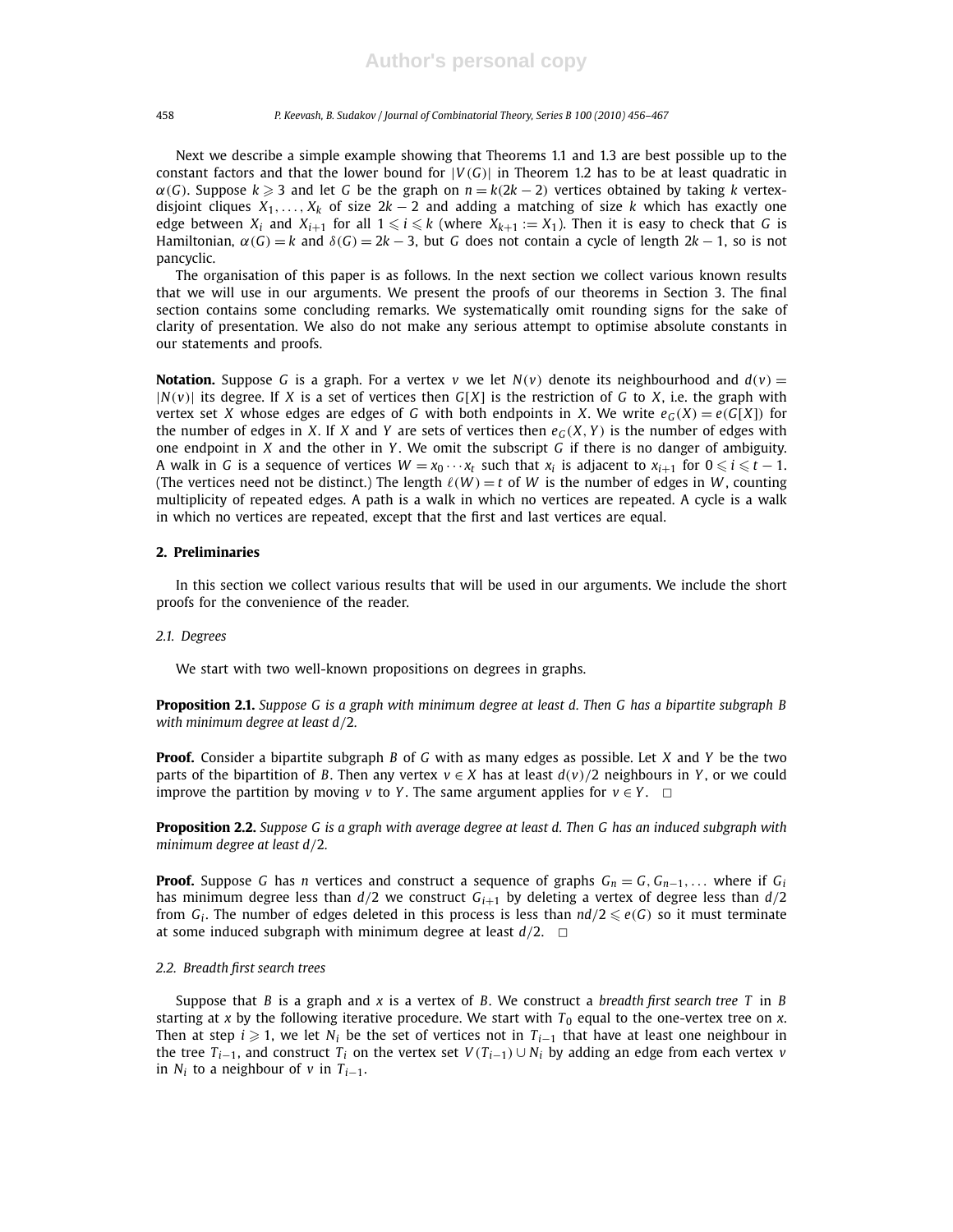**Proposition 2.3.** *Suppose B is a bipartite graph and T is a breadth first search tree in B starting from a vertex x. Let N<sup>i</sup> be the set of vertices at distance i from x in T . Then any vertex in N<sup>i</sup> is at distance i from x in B. Also, each N*<sub>i</sub> is an independent set in B and all edges of B join N<sub>i</sub> to N<sub>i+1</sub> for some i  $\geqslant$  0.

*Now suppose also that B has n vertices and minimum degree*  $d \geqslant 5$ *. Then there is some number*  $i \geqslant 0$  *such* that  $e_B(N_i,N_{i+1})\geqslant \frac{d}{4}(|N_i|+|N_{i+1}|).$  Furthermore, if  $m\geqslant 0$  is the smallest number with  $e_B(N_m,N_{m+1})\geqslant$  $\frac{2d}{9}(|N_m| + |N_{m+1}|)$  then  $m \geq 1$  and  $|N_{i+1}| \geq 2|N_i|$  for  $0 \leq i \leq m-1$ .

**Proof.** Let  $T_0, T_1, \ldots$  be the sequence of trees in the breadth first search construction. For any  $v$  in  $N_i$ , the neighbours in *B* of *v* within  $V(T_{i-1})$  must lie in  $N_{i-1}$ , or we would have already added *v* to  $T_{i-1}$ . We deduce that the distance in *B* from *v* to *x* is *i*. Next consider any *y* and *z* in *N<sup>i</sup>* , let *P* be the path between *y* and *z* in  $T_i$  and let *w* be the closest point to *x* on *P*. If  $w \in N_i$  then the length of *P* is 2(*i* − *j*), which is even, so *yz* cannot be an edge, since *B* is bipartite. This shows that *N<sup>i</sup>* is independent and all edges of *B* join  $N_i$  to  $N_{i+1}$  for some  $i \ge 0$ .

Now suppose that *B* has *n* vertices and minimum degree at least *d*, so that  $e(B) \geq dn/2$ . We cannot have  $e_B(N_i, N_{i+1}) < \frac{d}{4}(|N_i| + |N_{i+1}|)$  for all  $i \geqslant 0$ , as this would give the contradiction

$$
dn/2 \leqslant e(B) = \sum_{i \geqslant 0} e(N_i, N_{i+1}) < \frac{d}{4} \sum_{i \geqslant 0} (|N_i| + |N_{i+1}|) \leqslant \frac{d}{4} (2n - 1).
$$

Consider the smallest  $m \ge 0$  with  $e_B(N_m, N_{m+1}) \ge \frac{2d}{9}(|N_m|+|N_{m+1}|)$ . Then  $m \ge 1$ , since  $e_B(N_0, N_1)$  =  $|N_1|$  and  $d \ge 5$ , so  $\frac{2d}{9}(|N_0| + |N_1|) \ge |N_1| + 1$ . We claim that  $|N_{i+1}| \ge 2|N_i|$  for  $0 \le i \le m - 1$ . For suppose that this is not the case, and consider the smallest  $0 \leqslant i \leqslant m-1$  for which  $|N_{i+1}| < 2|N_i|$ . Then  $i \geqslant 1$ , since  $|N_0| = 1$  and  $|N_1| \geqslant d \geqslant 5$ . There are at least  $d|N_i|$  edges incident to  $N_i$ , so we must have  $e_B(N_{i-1}, N_i) \ge d|N_i|/3$  or  $e_B(N_i, N_{i+1}) \ge 2d|N_i|/3$ . In the first case we have  $e_B(N_{i-1}, N_i) \ge$  $d|N_i|/3 \geqslant \frac{2d}{9}(|N_{i-1}|+|N_i|)$ , since  $|N_i| \geqslant 2|N_{i-1}|$ . In the other case we have  $e_B(N_i,N_{i+1}) \geqslant 2d|N_i|/3 \geqslant 2d|N_i|/3$  $\frac{2d}{9}(|N_i|+|N_{i+1}|)$ , since  $|N_{i+1}| < 2|N_i|$ . Either way we have a contradiction to the minimality of *m*, so the claim is proved.  $\square$ 

#### *2.3. Independence number*

Here we give some well-known relationships between degrees, chromatic number and independence number.

**Proposition 2.4.** *Suppose G is a graph on n vertices with maximum degree at most k. Then G contains an independent set of size at least*  $n/(k + 1)$ *.* 

**Proof.** Construct an independent set *S* greedily by repeatedly choosing any currently available vertex and then marking all its neighbours as unavailable. At the end of this process every vertex of *G* is either in *S* or marked as unavailable. At most  $k|S|$  vertices have been marked unavailable, so  $n \leq$  $|S| + k|S|$ , i.e.  $|S| \ge n/(k+1)$ .  $\Box$ 

**Proposition 2.5.** *Suppose G is a graph for which every induced subgraph has a vertex of degree at most k. Then G* has chromatic number at most  $k + 1$ .

**Proof.** Define a sequence of induced subgraphs  $G_n$ ,...,  $G_0$  starting from  $G_n = G$ , where  $G_{i-1}$  is obtained from  $G_i$  by deleting a vertex  $v_i$  of degree at most  $k$ . Consider the vertices in the order  $v_1, \ldots, v_n$  and greedily colour them using  $\{1, \ldots, k+1\}$ . When we colour  $v_i$  we have used at most *k* colours on its neighbours in  $G_i$ , so there is an available colour in  $\{1,\ldots,k+1\}$ .  $\Box$ 

**Proposition 2.6.** *Suppose G is a graph with independence number*  $\alpha(G) \leq k$  *and n*  $\geq dk + 1$  *vertices. Then G contains an induced subgraph H with at most dk* + 1 *vertices and minimum degree at least d.*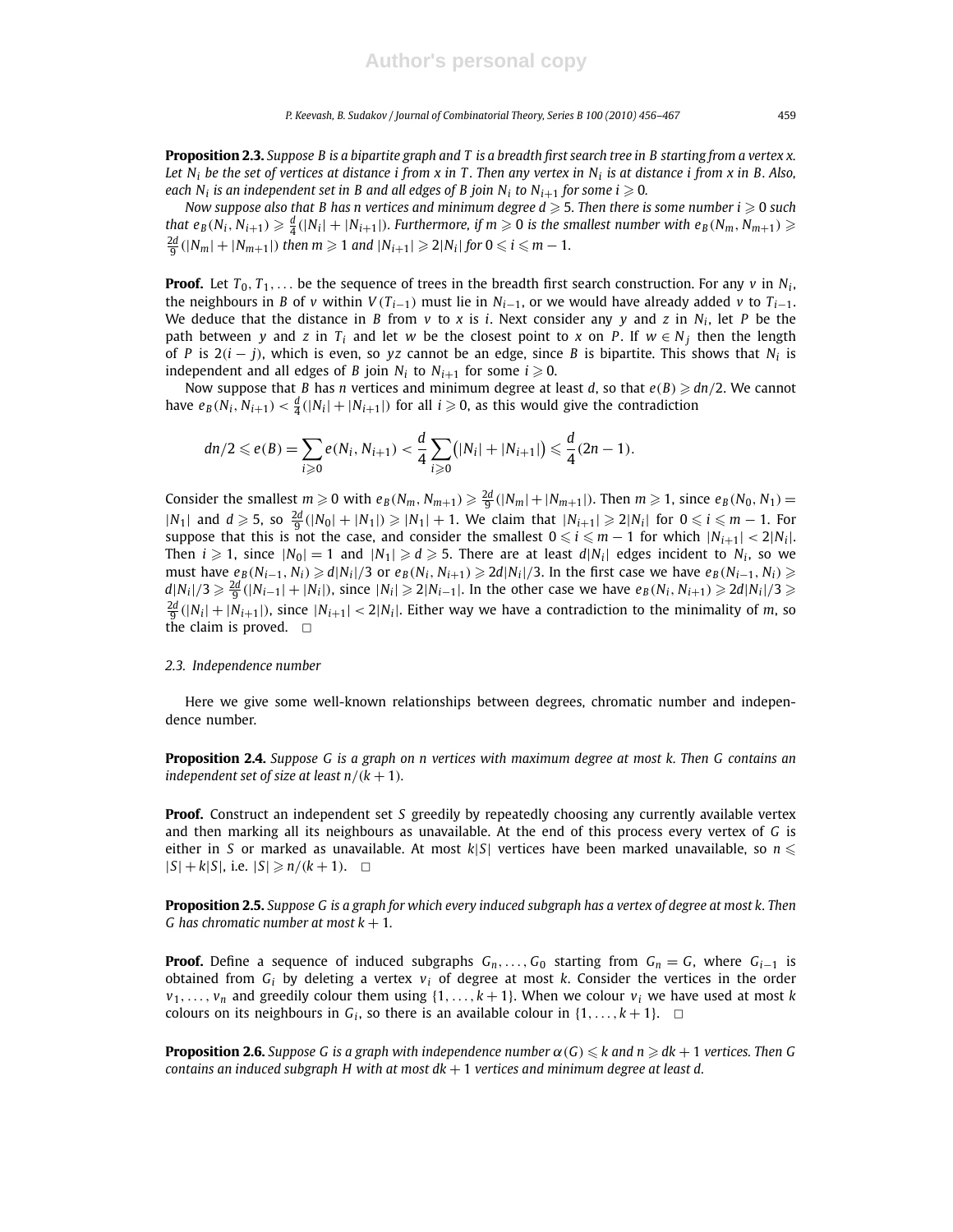**Proof.** Let *S* be a set of  $dk + 1$  vertices of *G*. The restriction  $G[S]$  of *G* to *S* must have chromatic number at least  $d + 1$ , otherwise it would contain an independent set of size at least  $|S|/d > k$ , contradicting our assumption on *G*. By Proposition 2.5 *G*[*S*] contains an induced subgraph *H* with minimum degree at least  $d. \Box$ 

### *2.4. Paths*

Now we give some simple tools for manipulating the lengths of paths in cycles when there is a bound on the independence number.

Given any path or cycle *W* in a graph *G*, we refer to any set of  $t + 1$  consecutive points on *W* as a *t-interval* (so *t* is the length of the interval). If *J* is an interval of length at least 2 such that the endpoints of *J* are adjacent then we call *J* a *jump* of *W* in *G*. For a jump *J* we write ∂ *J* for the edge joining the ends of *J* and *J*<sup>o</sup> for the subinterval of internal points obtained by removing its ends.

**Proposition 2.7.** *Suppose G is a graph with independence number*  $\alpha(G) \leq k$ , *W is a path or cycle in G and I is an interval of length at least* 2*k on W . Then I contains a jump of W in G with length at most* 2*k.*

**Proof.** Starting at one end of *I* consider the points with positions  $1, 3, 5, \ldots, 2k + 1$ . This set of  $k + 1$ points must contain an edge, since  $\alpha(G) \leq k$ .  $\Box$ 

**Proposition 2.8.** *Suppose G is a graph with independence number*  $\alpha(G) \leq k$  and P is a path of length p in G *joining two vertices x and y. Then for any number*  $1 \leq q \leq p$  there is a path of some length  $\ell$  *joining x and y with*  $q \leq \ell \leq q + 2k - 2$ *.* 

**Proof.** We use induction on *p*. The statement is clearly true for  $p \le 2k-1$ , so suppose that  $p \ge 2k$ . By Proposition 2.7 there is a jump *J* of *P* in *G* of some length *j* with  $2 \le j \le 2k$ . Replacing the portion of *P* along *J* by the edge ∂ *J* joining the ends of *J* gives a path *P* ′ of length *p* − *j* +1 joining *x* and *y*. Now for all  $q > p - j + 1$  we can use the original path *P*, and for all  $q \leq p - j + 1$  we can apply the induction hypothesis to  $P'$ .  $\Box$ 

We also need the following well-known proposition.

**Proposition 2.9.** *Suppose G is a graph with minimum degree at least d and x is a vertex of G. Then G contains a path of length at least d starting at x. Furthermore, if G is bipartite then G contains such a path of length at least* 2*d* − 1*.*

**Proof.** Let *P* be a longest path in *G* starting at *x* and let *y* be the last vertex of *P* . By the minimum degree condition *y* has at least *d* neighbours, and these all belong to *P* by choice of a longest path, so *P* contains at least *d* + 1 vertices. Furthermore, if *G* is bipartite, then *y* is not adjacent to any vertex at even distance from *y* along *P*, so *P* contains at least 2*d* vertices.  $\Box$ 

#### *2.5. Hamiltonicity*

Here we give two more substantial lemmas on Hamiltonian graphs which appeared implicitly in [9]. One facilitates absorption of a vertex to create a Hamiltonian graph with one more vertex, the other deletion of a vertex to create a Hamiltonian graph with one fewer vertex.

**Lemma 2.10.** *Suppose G is a graph, x is a vertex of degree at least*  $k + 1$  *in G and*  $H = G \setminus \{x\}$  *is a Hamiltonian graph with independence number*  $\alpha(H) \leq k$ . Then G is Hamiltonian.

**Proof.** Suppose that *H* has *n* vertices. Label them with  $[n] = \{1, \ldots, n\}$  such that  $\{i, i + 1\}$  is an edge for  $1 \leq i \leq n$ , where addition is mod *n*, i.e.  $n+1$  is identified with 1. Let  $A \subseteq [n]$  be the neighbourhood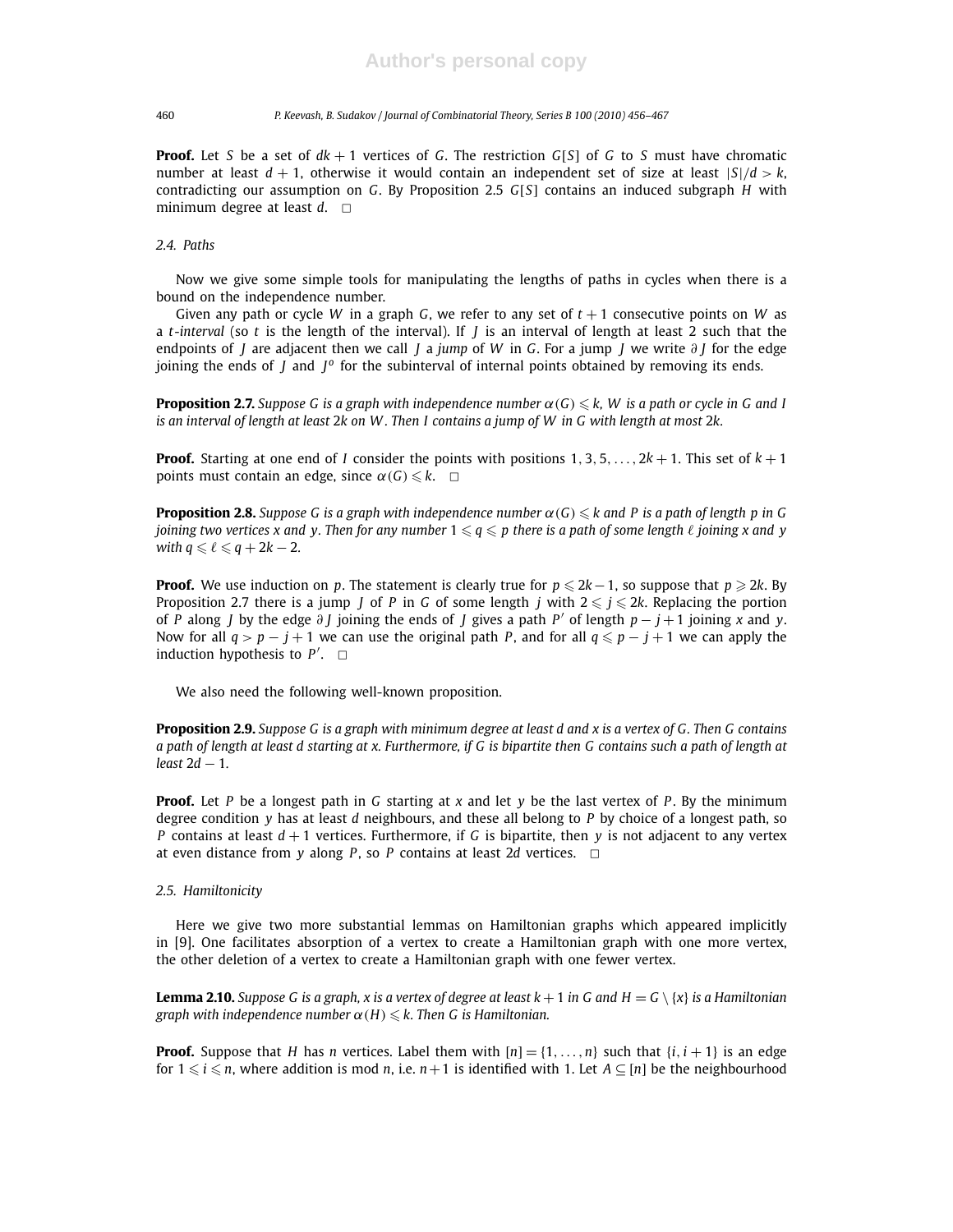of *x* and let  $A^+ = \{a+1: a \in A\}$ . Since  $|A^+| \geqslant d(x) \geqslant k+1 > \alpha(H)$  there is an edge  $\{y, z\}$  in  $A^+$ , where without loss of generality *y* < *z*. Now we can form a Hamilton cycle in *G* by starting at *x*, going to  $z - 1 \in A$ , decreasing to *y*, using the edge  $\{y, z\}$  to get to *z*, increasing to *n*, going to 1, increasing to  $y - 1 \in A$ , then ending at *x*.  $\Box$ 

We remark that the argument in Lemma 2.10 is the main idea in the proof of the Chvátal–Erdős theorem.

**Lemma 2.11.** *Suppose G is a Hamiltonian graph on n*  $\geq$   $(2k + 1)(k^2 + k + 1)$  *vertices with independence number*  $\alpha(G) \leq k$ . Then G contains a cycle of length n − 1.

**Proof.** Choose a Hamilton cycle *C* in *G* and label the vertices as  $v_1, \ldots, v_n$  so that the edges of *C* are  $v_i v_{i+1}$  for  $1 \leq i \leq n$ . (As above we use the convention  $v_{n+1} = v_1$ .) Set  $s = k^2 + k + 1$  and let  $I_1, \ldots, I_s$  be disjoint 2*k*-intervals in *C*. Proposition 2.7 gives jumps  $J_1, \ldots, J_s$ , where each  $J_i$  is a subinterval of *I<sup>i</sup>* of length at least 2 and the ends of *J<sup>i</sup>* are adjacent in *G*. We say that *J<sup>i</sup>* is *good* if each internal vertex  $v \in J_i^o$  has at least  $k+1$  neighbours in  $V(G) \setminus J_i^o$ . We claim that there is a good jump. For suppose to the contrary that we can choose  $v_i \in J_i^o$  such that  $v_i$  has at most *k* neighbours in  $V(G) \setminus \bigcup_{i=1}^{n}$  for  $1 \leq i \leq s$ . Then  $\{v_1,\ldots,v_s\}$  spans a subgraph of *G* with maximum degree at most *k*, so by Proposition 2.4 contains an independent set of size bigger than *k*, contradicting our assumption on *G*. Thus there is a good jump, say *J*1. Now we construct a cycle of length *n* − 1 as follows. First we replace the portion of *C* traversing the jump *J*<sup>1</sup> with the edge ∂ *J*<sup>1</sup> between the endpoints of *J*1. Then we use Lemma 2.10 to put back the vertices of  $J_1^o$  one by one, increasing the length of the cycle until only one vertex has not been replaced.  $\square$ 

#### *2.6. Cycles*

The following lemma of Erdős, Faudree, Rousseau and Schelp [10] will allow us to find a cycle of some particular length, using a breadth first search tree and the independence assumption. The proof of this lemma can be found in rather abbreviated form within the proof of Theorem 1 in [10]. For the convenience of the reader we include a proof here.

**Lemma 2.12.** Suppose G is a graph containing no cycle of length  $\ell$ , T is a tree in G, v is a vertex of T,  $h < \ell/2$ , *and Z is the set of vertices at distance h in T from v. Then the restriction of G to Z is*  $(\ell - 2)$ -colourable, and *so Z contains a subset of size at least*  $|Z|/(\ell-2)$  *that is independent in G.* 

**Proof.** Fix a plane drawing of *T* such that in the  $(x, y)$ -coordinate system  $v$  is at the origin and for  $i \geqslant 0$  points at distance *i* from *v* have *x*-coordinate *i*. Say that a path  $z_0z_1 \cdots z_t$  in *G* using vertices of *Z* is increasing if the *y*-coordinates of the vertices *z*0, *z*1,..., *z<sup>t</sup>* form an increasing sequence.

Given any increasing path  $P = z_0 z_1 \cdots z_t$  we let  $P'$  be the unique path in *T* from  $z_0$  to  $z_t$  and we let  $v_P$  be the closest point to  $v$  on  $P'$ . We claim that we can remove either  $z_0$  or  $z_t$  to obtain a path *Q* such that  $v_Q = v_P$  and *Q*<sup>'</sup> (defined similarly to *P*<sup>'</sup>) has the same length as *P*<sup>'</sup>. To see this, we observe that it can only fail if the path in *T* from  $z_1$  to  $v_P$  meets the path from  $z_t$  to  $v_P$  before it reaches *v<sub>P</sub>* and the path in *T* from  $z_{t-1}$  to  $v_p$  meets the path from  $z_0$  to  $v_p$  before it reaches  $v_p$ . But this would contradict our choice of a plane drawing of *T* , so the claim holds.

Now we claim that there is no increasing path of length  $\ell - 2$ . For suppose that  $P = z_0 z_1 \cdots z_{\ell-2}$  is an increasing path. Let  $\ell'$  be the length of the path  $P'$  in  $T$  from  $z_0$  to  $z_{\ell-2}$ . Then  $2 \leq \ell' \leq 2h \leq \ell-1$ . We construct a sequence of paths  $P_0 = P, P_1, \ldots, P_{\ell-3}$  where each  $P_{i+1}$  is obtained from  $P_i$  by removing an endpoint in such a way that  $v_{P_{i+1}} = v_{P_i}$ , so that for each *i* we have  $v_{P_i} = v_P$  and  $P'_i$  has length  $\ell'$ . Since  $P_i$  has length  $\ell-2-i$ ,  $P_i \cup P'_i$  forms a cycle of length  $\ell'+\ell-2-i$ . Setting  $i=\ell'-2$ we obtain a cycle of length  $\ell$ , which contradicts our assumption on *G*, so the claim holds.

Finally, we define a colouring  $c: Z \rightarrow \{0, 1, \ldots, \ell-3\}$  where  $c(z)$  is the length of the longest increasing path starting at *z*. This is a proper colouring of  $G[Z]$ , as if  $z, z' \in Z$  with *z* below  $z'$  (say) then we can add  $zz'$  to any increasing path starting at  $z'$ , so  $c(z) > c(z')$ . Since all colour classes of *c* are independent we have an independent set of size at least  $|Z|/(\ell-2)$ .  $\Box$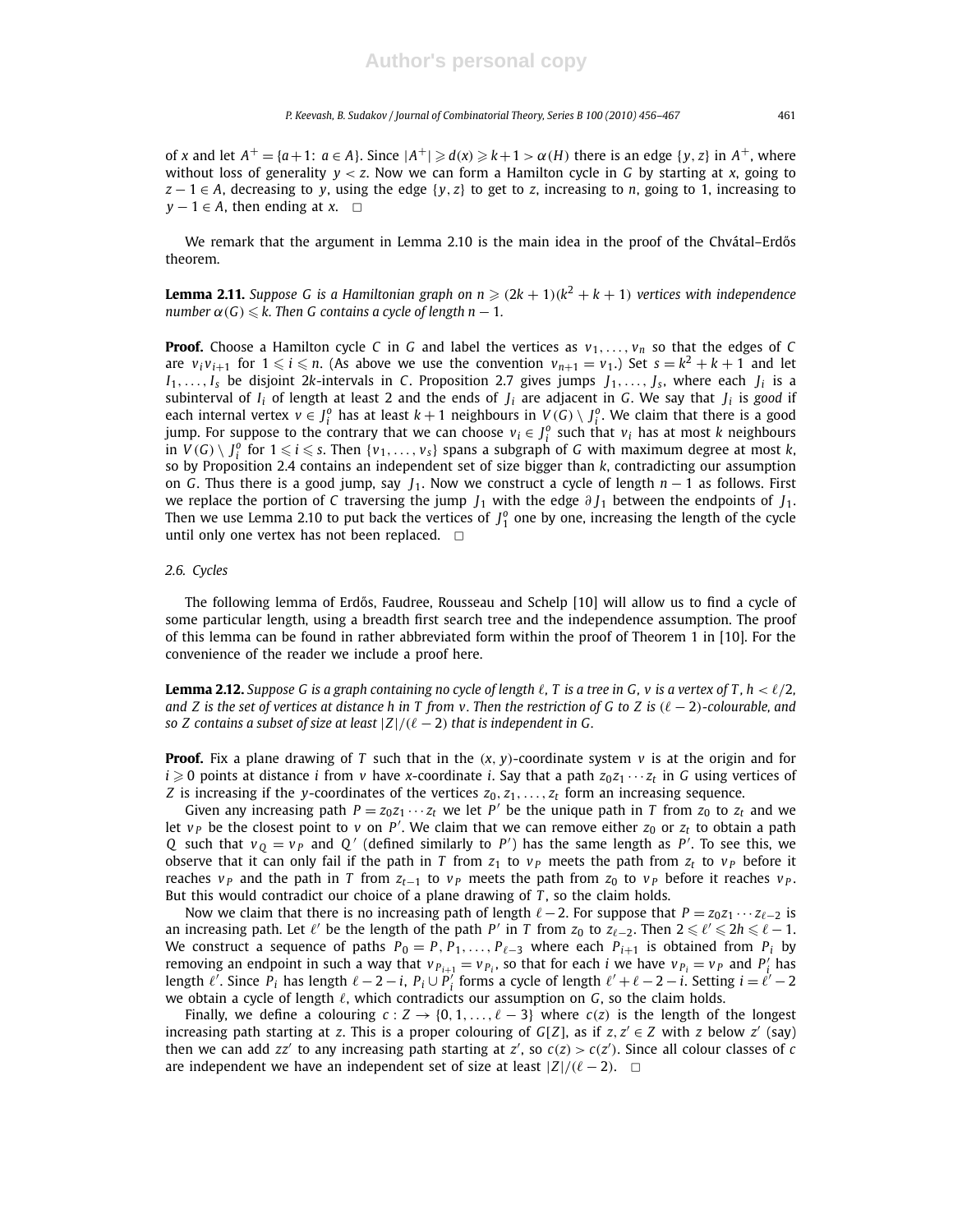#### *2.7. Probability*

Finally we record the standard Chernoff bounds for large deviations of binomial random variables.

**Lemma 2.13.** *(Chernoff bounds, see [2, Appendix A].) Suppose X is a binomial random variable with parameters*  $(n, p)$  *and*  $a \ge 0$ *.* 

(i) If  $p = 1/2$  then  $\mathbb{P}(X - n/2 > a) = \mathbb{P}(X - n/2 < -a) < e^{-2a^2/n}$ . (ii)  $\mathbb{P}(X - np > a) < e^{-a^2/2pn + a^3/2(pn)^2}$ . (iii)  $\mathbb{P}(X - np < -a) < e^{-a^2/2pn}$ .

### **3. Proofs**

In this section we present proofs of our three theorems. Throughout we will suppose that *G* is a graph with independence number  $\alpha(G) \leq k$ . Also, we can suppose  $k \geq 2$ , otherwise we have the trivial case when *G* is a complete graph. We start with a lemma that provides two vertices that are connected by paths with every length in some interval.

**Lemma 3.1.** *Suppose G is a graph on n vertices with independence number*  $\alpha(G) \leq k$  and B is a bipartite *subgraph of G with minimum degree*  $\delta(B) = d > 9k/2$ *. Suppose x is a vertex of B and let N<sub>i</sub> denote the set of vertices at distance i from x in B. Let*  $m \geqslant 1$  *<i>be the smallest number with e*<sub>B</sub>( $N_m, N_{m+1}) \geqslant \frac{2d}{9}$ ( $|N_m|+|N_{m+1}|$ ). *Then*

- $\mathcal{L}([n])~|N_m|\geqslant 2^{m-1}d, m\leqslant \log_2(\frac{n+d-1}{d})$  and  $G$  contains cycles of length  $\ell$  for all  $3\leqslant \ell\leqslant |N_m|/k,$
- (ii) *there are sets*  $N'_m\subseteq N_m$  *and*  $\mathsf{\dot{N}}'_{m+1}\subseteq N_{m+1}$  *forming the parts of a bipartite subgraph*  $B'$  *of*  $B$  *with minimum degree at least* 2*d*/9*,*
- (iii) *there is a vertex y in B*′ *such that there is a path between x and y in G of length* ℓ*, for any* ℓ *with*  $m \le \ell \le m + 4d/9 - 2$ .

**Proof.** By Proposition 2.3 we have  $|N_{i+1}| \geqslant 2|N_i|$  for  $0 \leqslant i \leqslant m-1$ . Since  $|N_1| \geqslant \delta(B) = d$  we have *|N*<sub>i</sub> | ≥ 2<sup>*i*−1</sup>*d* for 1 ≤ *i* ≤ *m*. Applying Lemma 2.12 to *Z* = *N*<sub>*i*</sub> for 1 ≤ *i* ≤ *m* we see that *G* contains cycles of length  $\ell$  for  $2i + 1 \leqslant \ell \leqslant |N_i|/k$ . Since  $d > 9k/2$  and  $|N_i| \geqslant 2^{i-1}d$ , it is easy to check that  $2i + 2 \leqslant$  $|N_i|/k$ , so the intervals  $[2i+1, |N_i|/k]$ ,  $1 \leq i \leq m$  together contain all integers from 3 to  $|N_m|/k$ . Also,  $n \geq \sum_{i=0}^{m} |N_i| \geq 1 + (2^m - 1)d$  gives the required bound on *m*, so statement (i) holds. Statement (ii) follows from Proposition 2.2. Indeed,  $N_m$  and  $N_{m+1}$  form the parts of a bipartite subgraph of *B* with average degree at least 4d/9. Thus it contains a subgraph *B'* with parts  $N'_m \subseteq N_m$  and  $N'_{m+1} \subseteq N_{m+1}$ with minimum degree at least  $d' = 2d/9$ . Since  $d > 9k/2$  the minimum degree in *B'* is at least  $k + 1$ . In particular,  $|N'_m| \geqslant k + 1$ . Since  $\alpha(G) \leqslant k$  there is an edge yz of *G* in  $N'_m$ . We claim that this choice of *y* satisfies statement (iii). To see this we give separate arguments for paths of length  $m + 2t$ ,  $t \ge 0$ and paths of length  $m + 2t + 1$ ,  $t \ge 0$ . By Proposition 2.9, for  $0 \le 2t \le 2d' - 2 = 4d/9 - 2$  there is a path of length 2t in *B'* from *y* to a vertex *w* in  $N'_m$ , which can be combined with the path in *T* from *w* to *x* to give a path of length  $m + 2t$  between *x* and *y*. Next, consider the bipartite graph  $B' \setminus \{y\}$ , which has minimum degree at least  $d' - 1$ . Then, again by Proposition 2.9, for  $0 \leq 2t \leq 2d' - 4$  we can find a path in *B'* of length 2*t* from *z* to a vertex  $w \in N'_m$ , which can be combined with the edge *yz* and the path in *T* from *w* to *x* to give a path of length  $m + 2t + 1$  between *x* and *y*.  $\Box$ 

Now we prove our first result, which states that a graph *G* on *n* vertices with independence number  $\alpha(G) \leq k$  and minimum degree  $\delta(G) = d \geq 300k$  contains a cycle of length  $\ell$  for all  $3 \leq \ell \leq 1$ *d*/81.

**Proof of Theorem 1.3.** By Proposition 2.1 we can choose a bipartite subgraph *B* of *G* with minimum degree  $\delta(B) \ge d/2$ . Fix any vertex *x* and let  $N_i$  be the set of vertices at distance *i* from *x* in *B*. By Lemma 3.1, for some  $m \ge 1$  we have cycles in *G* of length  $\ell$  for all  $3 \le \ell \le |N_m|/k$ , where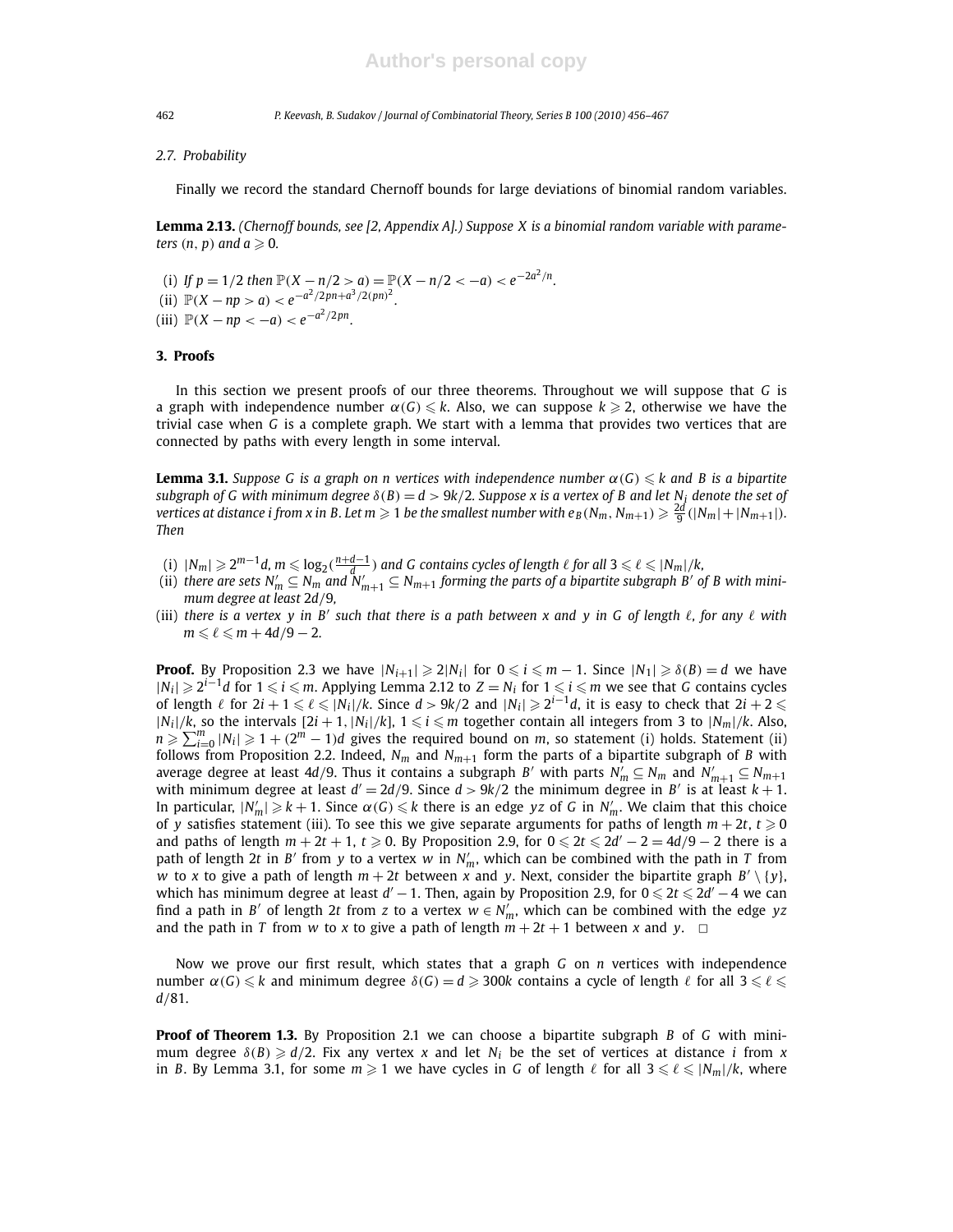$|N_m|$  ≥ 2<sup>*m*−1</sup>(*d*/2) = 2<sup>*m*−2</sup>*d*. We also have subsets  $N'_m$  ⊆  $N_m$  and  $N'_{m+1}$  ⊆  $N_{m+1}$  spanning a bipartite subgraph *B'* of *B* with minimum degree at least  $\frac{2}{9}(d/2) = d/9$ . We can assume that  $|N_m| < kd/81$ , since otherwise we are done. Also, by choosing  $d/9$  neighbours in  $N'_{m+1}$  for each vertex in  $N'_m$  and deleting all other vertices of  $N'_{m+1}$  we can assume that  $|N'_{m+1}| < kd^2/729$ . Next we consider a partition  $N'_m = P \cup Q$ , where each vertex of  $N'_m$  is randomly and independently placed in *P* or *Q* with probability 1/2. Any vertex *v* in  $N'_{m+1}$  has degree at least  $d/9$ , so we can apply the Chernoff bound Lemma 2.13(i) for some  $n \ge d/9$  and  $a = d/36$  to see that the probability of *v* having fewer than  $d/36$ neighbours in *P* is at most  $e^{-2a^2/n} \le e^{-2(d/36)^2/(d/9)} = e^{-d/72}$ . The same bound applies to the probability of *v* having fewer than  $d/36$  neighbours in *Q*. Taking a union bound over all  $|N'_{m+1}| < kd^2/729$ vertices in  $N'_{m+1}$ , we see that the probability that there is a vertex in  $N'_{m+1}$  having fewer than  $d/36$ neighbours in either *P* or *Q* is at most 2 · ( $kd^2/729$ ) ·  $e^{-d/72} < 1$ , since  $d \ge 300k \ge 600$ . Therefore we can choose a partition  $N'_m = P \cup Q$  so that every vertex in  $N'_{m+1}$  has at least  $d/36$  neighbours in P and at least *d*/36 neighbours in *Q* .

Consider the graph  $G^* = G[P \cup N'_{m+1}]$  and its bipartite subgraph  $B^*$  with parts P and  $N'_{m+1}$ , which has minimum degree  $d^* \ge d/36 > 9k/2$ . Fix any vertex  $x^*$  in *P* and let  $N_i^*$  denote the vertices at distance *i* from *x* ∗ in *B* ∗ . By Lemma 3.1, we have some *m*<sup>∗</sup> 1 such that *G* ∗ contains cycles of length  $\ell$  for all  $3 \leqslant \ell \leqslant |N^*_{m^*}|/k$ , where  $|N^*_{m^*}| \geqslant 2^{m^*-1}d^* \geqslant 2^{m^*}d/72$ . We also have a vertex *y* such that there is a path between  $x^*$  and  $y$  in  $G^*$  of length  $\ell$ , for all  $\ell$  with  $m^* \leqslant \ell \leqslant m^* + d/81 - 2 \leqslant$  $m^* + 4d^*/9 - 2$ . We let *y*<sup>\*</sup> be either equal to *y* if  $y \in P$  or a neighbour of *y* in *Q* if  $y \in N'_{m+1}$ . In either case we have  $y^* \in N'_m$  and there are paths between  $x^*$  and  $y^*$  in the bipartite subgraph  $B_m$ of *G* with parts  $N_m$  and  $N_{m+1}$  having any length  $\ell$  with  $m^* + 1 \leqslant \ell \leqslant m^* + d/81 - 2$ . Also,  $x^*$  and  $y^*$  both belong to  $N_m$ , so are joined by a path *W* of some length  $\ell_W$  with  $2 \leq \ell_W \leq 2m$ , where all internal vertices of *W* lie in sets  $N_i$  with  $i < m$ . Combining *W* with paths between  $x^*$  and  $y^*$  in  $B_m$ gives cycles of any length  $\ell$  with  $2m + m^* + 1 \leq \ell \leq m^* + d/81$ . We already saw that *G* contains cycles of length  $\ell$  for all  $3 \leqslant \ell \leqslant \max\{|N_m|,|N^*_{m^*}|\}/k$ . Since  $d \geqslant 300k$ , we have  $|N_m|/k \geqslant 2^{m-2}d/k > 4m$  and  $|N^*_{m^*}|/k$  ≥  $2^{m^*}d/(72k)$  >  $4m^*$ . Therefore max{ $|N_m|, |N^*_{m^*}|$ }/ $k$  ≥  $2m + m^* + 1$ , so *G* contains cycles of length  $\ell$  for all  $3 \leq \ell \leq d/81$ .  $\Box$ 

Next we need another lemma.

**Lemma 3.2.** *Suppose G is a graph with independence number*  $\alpha(G) \leq k$  and  $V(G)$  *is partitioned into two parts A and B such that*

- (i) *G*[*A*] *is Hamiltonian,*
- (ii) *either*  $|B| \ge (9k + 1)k + 1$  *or*  $G[B]$  *has minimum degree at least*  $9k + 1$ *, and*
- (iii) *every vertex in B has at least* 2 *neighbours in A.*

*Then G contains a cycle of length*  $\ell$  *for any*  $2k + 1 + \lfloor \log_2(2k + 1) \rfloor \leqslant \ell \leqslant |A|/2$ *.* 

**Proof.** First we note that  $G[B]$  has an induced subgraph *H* with minimum degree  $d \ge 9k + 1$  and at most  $(9k + 1)k + 1$  vertices. Indeed, if  $|B| \le (9k + 1)k + 1$  just take  $H = G[B]$ , otherwise apply Proposition 2.6 to *G*[*B*]. By Proposition 2.1, *H* contains a bipartite subgraph *H* ′ with minimum degree  $d/2 > 9k/2$ . Applying Lemma 3.1 to *H* and *H'*, we find vertices *x* and *y* and a number  $m \leqslant log_2(\frac{|V(H)|+d/2-1}{d/2})$  ≤  $log_2(2k+1)$ , such that there is a path between *x* and *y* in *H* of length *t*, for any *t* with  $m \leqslant t \leqslant m + 2k - 2 \leqslant m + \frac{4}{9}(d/2) - 2$ . Since every  $v \in B$  has at least 2 neighbours in *A* we can choose neighbours *a* of *x* and *b* of *y* in *A* with  $a \neq b$ . Let *P* be the path in *G*[*A*] joining *a* and *b* obtained by taking the longer arc of the Hamilton cycle, so that *P* has length at least  $|A|/2$ . We construct a cycle of any length  $\ell$  with  $2k + 1 + \log_2(2k + 1) \leq \ell \leq |A|/2$  as follows. Since *q* =  $\ell$  − *m* − 2*k*  $\ge$  1 we can apply Proposition 2.8 to replace *P* by a path *P'* in *G*[*A*] between *a* and *b* of some length  $\ell'$  with  $q \leq \ell' \leq q + 2k - 2$ . Then  $m \leq \ell - 2 - \ell' \leq m + 2k - 2$ , so we can complete *P*<sup> $\prime$ </sup> to a cycle of length  $\ell$  by adding the edges *ax*, *by* and a path in *H* of length  $\ell - 2 - \ell'$  between *x* and  $y$ .  $\Box$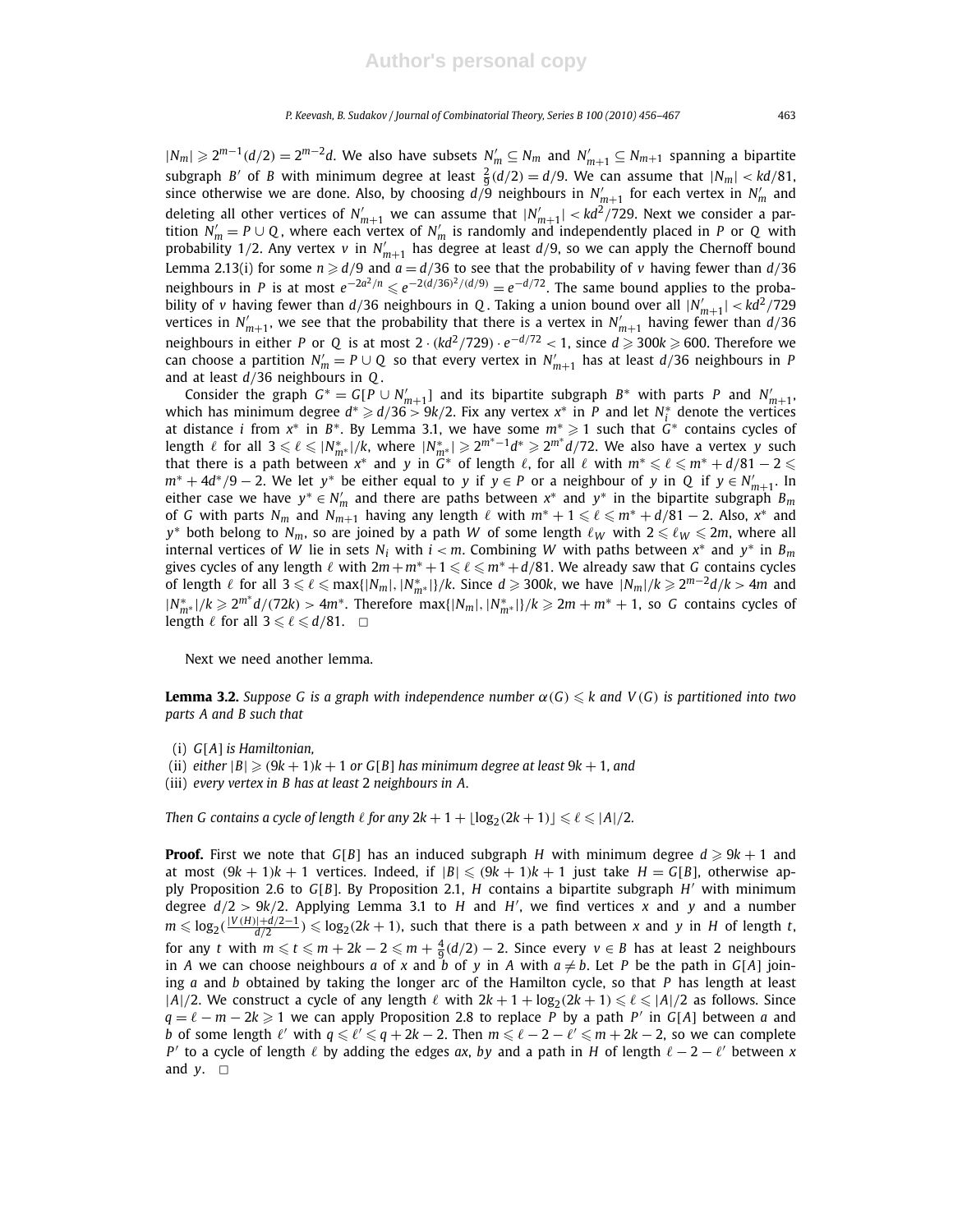Using this lemma we prove that if *G* is a Hamiltonian graph on  $n \geqslant 150k^3$  vertices with independence number  $\alpha(G) \leq k$  then *G* is pancyclic.

**Proof of Theorem 1.2.** Starting from the graph  $G = G_n$  we construct a sequence of subgraphs *Gn*, *Gn*−1,..., *Gn*−20*<sup>k</sup>* <sup>2</sup> , where *G<sup>i</sup>* is a Hamiltonian graph on *i* vertices. Also, for each removed vertex  $v \in V(G) \setminus V(G_i)$  we maintain a set of 2 neighbours  $\{a_v, b_v\}$  of *v* which we never delete, i.e. they will appear in each subgraph of the sequence. To achieve this, consider the graph *G<sup>i</sup>* , let *C<sup>i</sup>* be a Hamilton cycle in  $G_i$  and let  $N_i = \bigcup \{ \{a_v, b_v\} : v \in V(G) \setminus V(G_i) \}$ . We claim that we can choose  $s = k^2 + k + 1$ disjoint 2*k*-intervals in  $C_i$  that avoid  $N_i$ . To see this, consider the partition of  $C_i$  into intervals defined by consecutive points in  $N_i$ . We disregard  $N_i$  and any intervals of length less than 2k, then note that we can cover at least half of the remaining points by disjoint 2k-intervals. Since  $|N_i| \leqslant 40k^2$  and *n*  $\geq$  150*k*<sup>3</sup> the number of 2*k*-intervals thus obtained is at least  $\frac{n-20k^2-40k^2(2k+1)}{2(2k+1)}$  > s. Now, as in the proof of Lemma 2.11, we can find a good jump *J* in one of these intervals, and use it to construct a cycle of length *i* − 1. Furthermore, the vertex *v* removed in this step has at least *k* + 1 neighbours in  $V(C_i)$ , since it belongs to the good jump *J*, so we can choose any 2 of these to be  $a_v$  and  $b_v$ .

This sequence terminates with a Hamiltonian graph  $G' = G_{n-20k^2}$  and a set  $S = V(G) \setminus V(G')$  of size  $20k^2 > (9k+1)k+1$  such that every  $v \in S$  has at least 2 neighbours in  $V(G')$ . By Lemma 3.2 *G* contains a cycle of length  $\ell$  for any  $2k+1+\log_2(2k+1) \leqslant \ell \leqslant |V(G')|/2=n/2-10k^2$ . To get cycles of length ℓ with *n*/2 – 10 $k^2 \leqslant \ell \leqslant n$  we can just repeatedly apply Lemma 2.11 starting from *G*. To obtain the short cycles, note that  $n \geqslant 150k^3 \geqslant (300k-1)k+1$ , since  $k \geqslant 2$ , so by Proposition 2.6 *G* has an induced subgraph  $G^*$  with minimum degree  $d \ge 300k - 1$ . Since  $(300k - 1)/81 \ge 2k + 1 + \log_2(2k + 1)$ , Theorem 1.3 implies that  $G^*$  contains cycles of length  $\ell$  for all  $3 \leqslant \ell \leqslant 2k+1+\log_2(2k+1).$  Therefore *G* is pancyclic. □

Next we need the following lemma, which provides the long cycles needed in the proof of Theorem 1.1.

 $\bf{l}$ e $\bf{mma}$  3.3. Suppose k  $\geqslant$  3 and G is a Hamiltonian graph on n  $\leqslant$  150k $^3$  vertices with minimum degree  $\delta(G)$   $\geqslant$ 600*k* and independence number  $\alpha(G) \leq k$ . Then G contains a cycle of length  $\ell$  for any  $n/12 \leq \ell \leq n$ .

**Proof.** Consider a partition of the vertices of *G* into sets *X* and *Y* where every vertex is placed randomly and independently in *X* with probability 1/24 or in *Y* with probability 23/24. By Chernoff bounds, the probability that there is a vertex with less than 25*k*/2 neighbours in *X* is at most *ne*−25*k*/<sup>8</sup> and the probability that *X* has size more than  $n/16$  is at most  $e^{-n/384}$ . Since  $k \geq 3$  and 600 $k \leq$  $n \leqslant 150k^3$ , both these probabilities are less than 0.4, so we can choose such a partition in which  $|X| \le n/16$  and every vertex has at least 25k/2 neighbours in *X*. Starting from  $G_n = G$  we construct a sequence of subgraphs  $G_n, G_{n-1}, \ldots, G_{n/12}$ , where  $G_i$  is a Hamiltonian graph with  $|V(G_i)| = i$  and  $X \subseteq V(G_i)$ . To achieve this, suppose  $n/12 < i \leqslant n$  and  $C_i$  is a Hamilton cycle in  $G_i$ . We claim that at least 3*i*/4 of the vertices of *G<sup>i</sup>* are internal vertices in some jump of length at most 8*k* in *C<sup>i</sup>* . For if this is false, then by averaging we could find an interval *I* of length 8*k* and a set  $S \subseteq I$  of size  $2k + 1$ such that no vertex in *S* is an internal vertex of a jump of length at most 8*k*. Consider a subset *S* ′ of *S* of size  $k + 1$  formed by taking every other vertex (i.e. the first, the third, ..., the  $(2k + 1)$ <sup>st</sup>). Since  $\alpha(G) \leq k$  there must be an edge within *S'*. This edge forms a jump of length at most 8k with at least one internal vertex in *S*, giving a contradiction which proves the claim. Since *i* > *n*/12 and  $|X| ≤ n/16$  we have  $|X| < 3i/4$ . Thus we can choose a vertex  $y ∈ Y$  and a jump *J* of length at most 8*k* so that *y* belongs to *J o* (the set of internal vertices of *J*). Since every vertex has at least 25*k*/2 neighbours in *X* and *X*  $\subseteq$  *V*(*G*<sub>*i*</sub>), every vertex in *J*<sup>o</sup> has at least 25*k*/2 – 8*k* > *k* + 1 neighbours in  $V(G_i) \setminus J^o$ . We replace the portion of  $C_i$  traversing *J* with the edge  $\partial J$  then we use Lemma 2.10 to put back the vertices of *J*<sup>o</sup> one by one, until only *y* has not been put back. Then  $G_{i-1} = G_i \setminus y$  is Hamiltonian with  $|V(G_{i-1})| = i - 1$  and  $X \subseteq V(G_{i-1})$ , as required. □

Finally we give the proof of our third theorem, which states that if *G* is a Hamiltonian graph with minimum degree  $\delta(G) \ge 600k$  and independence number  $\alpha(G) \le k$  then *G* is pancyclic.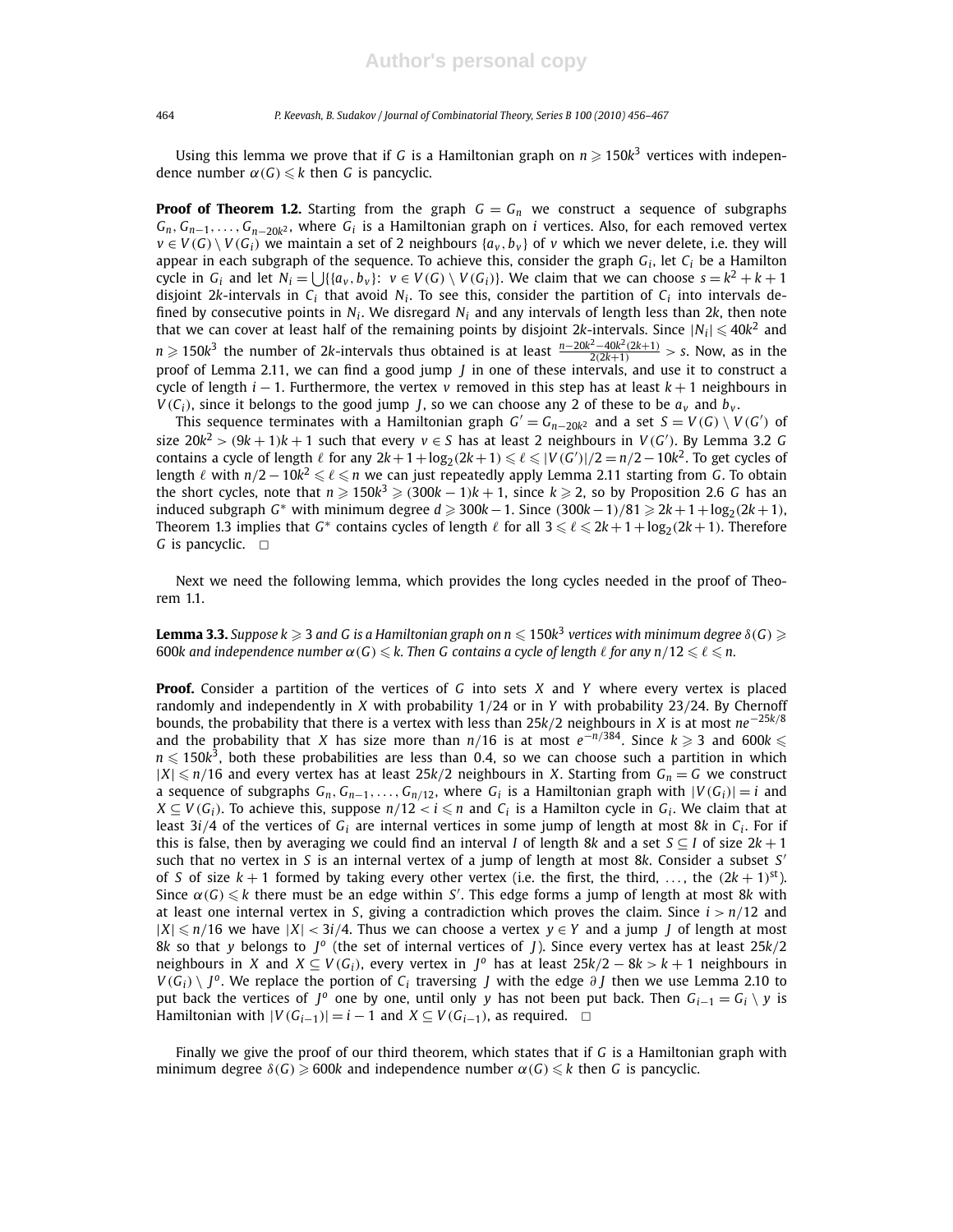**Proof of Theorem 1.1.** Let *n* be the number of vertices in *G*. If  $n \ge 150k^3$  then we are done by Theorem 1.2 (without even using the minimum degree assumption) so we can suppose that *n* < 150*k* 3 . We also have  $n > \delta(G) \ge 600k$ , so  $k \ge 3$ . Applying Theorem 1.3 we see that G has a cycle of length  $\ell$  for all  $3 \leq \ell \leq 7k < \delta(G)/81$ . Also, by Lemma 3.3 we have a cycle of length  $\ell$  for any  $n/12 \leq \ell \leq n$ . For the remaining intermediate cycle lengths we consider a partition of the vertices into two sets *X* and *Y* , where vertices are randomly and independently placed in *X* with probability 1/2 or in *Y* with probability 1/2. By Chernoff bounds we can choose this partition so that  $|X|, |Y| \ge n/3$  and each vertex has at least 200*k* neighbours in *X* and at least 200*k* neighbours in *Y* . Let *n* ′ be the smallest number such that there is a subgraph *G'* of *G* on *n'* vertices such that *G'* is Hamiltonian and  $X \subseteq V(G')$ . Let *C'* be a Hamilton cycle in *G'* and write  $D = V(G) \setminus V(G')$ . Since  $X \subseteq V(G')$  we have  $n' \geq n/3$  and  $D \subseteq Y$ . First we dispose of the case when  $|V(G') \cap Y| \leq 4k$ . Since every vertex has degree at least 200k in Y, the restriction of *G* to  $D = Y \setminus V(G')$  has minimum degree at least 196*k*. Every vertex has at least 200 $k > 1$  neighbours in *X* ⊆ *V*(*G'*), so applying Lemma 3.2 with *A* = *V*(*G'*) and *B* = *D*, we obtain a cycle of length  $\ell$  for any  $2k + 1 + \log_2(2k + 1) \leq \ell \leq n/6$ .

Now we can suppose that  $|V(G') \cap Y| \geqslant 4k + 1$ . We can choose an interval *I* of *C'* that contains exactly  $2k + 1$  vertices of *Y* and has length at most  $n'/2$ . Then we consider every other vertex of *Y* in *I* to obtain a set of size  $k+1$ , which must contain an edge, since  $\alpha(G) \leq k$ . This gives a jump *J* of length at most  $n'/2$  such that  $1 \leqslant |Y \cap J^0| \leqslant 2k - 1$ . Fix  $y_0 \in Y \cap J^0$ . We replace the portion of *C*' traversing *J* by ∂ *J*, and then use Lemma 2.10 to put back vertices of *J o* \ {*y*0} one by one, while we can find such a vertex with at least  $k + 1$  neighbours in the current cycle. By minimality of  $n'$  this process terminates before all vertices of  $J^o \setminus \{y_0\}$  have been replaced. Thus we obtain a non-empty subset *S* of  $J^0 \setminus \{y_0\}$  such that  $G'' = G' \setminus (S \cup \{y_0\})$  is Hamiltonian and every vertex in *S* has at most *k* neighbours in  $V(G'')$ . Since *J* has length at most  $n'/2$  and  $n' \geq n/3$  we have  $n'' = |V(G'')| \geq n/6$ . Also,  $V(G'')$  contains  $X \setminus S$  and every vertex of *S* has at least 200k neighbours in *X*, of which at most *k* are in *G*<sup>*''*</sup>, so the restriction *G*[*S*] has minimum degree  $d \ge 199k$ . Choose a vertex  $x \in S$  that is adjacent to a vertex  $a$  of  $G''$ . Such an  $x$  exists since  $G' = G'' \cup S \cup \{y_0\}$  is Hamiltonian, and in particular 2-connected. By Proposition 2.1 we can choose a bipartite subgraph *B* of *G*[*S*] with minimum degree at least  $d/2$ . Applying Lemma 3.1 to  $G[S]$  and *B* we obtain a vertex  $y \in S$  and a number *m* such that there is a path between *x* and *y* in *G*[*S*] of length  $\ell$ , for any  $\ell$  with  $m \leq \ell \leq m + 4k$  (say, since  $2d/9 - 2 > 4k$ ), where  $m \leq \log_2(\frac{n'/2 + d/2 - 1}{d/2}) < \log_2(150k^2/199 + 1) < 2\log_2 k$ .

Let  $C''$  be a Hamilton cycle in  $G''$ . If y has a neighbour  $b \neq a$  in  $G''$  then we complete the argument as before. We take *P* to be the longer arc of  $C''$  between *a* and *b*, so that *P* has length at least  $n''/2 \geqslant n/12$ . Then we construct a cycle of any length  $\ell$  with  $2k + 1 + 2\log_2 k \leqslant \ell \leqslant n/12$  as follows. Since  $q = \ell - m - 2k \geqslant 1$  we can apply Proposition 2.8 to replace P by a path P' in G'' between *a* and *b* with some length  $\ell'$  with  $q \leq \ell' \leq q + 2k - 2$ . Then  $m \leq \ell - \ell' - 2 \leq m + 2k$ , so we can complete *P*<sup> $\prime$ </sup> to a cycle of length  $\ell$  by adding the edges *ax*, *by* and a path in *G*[*S*] of length  $\ell - \ell' - 2$  between *x* and *y*. Now suppose that *y* does not have a neighbour  $b \neq a$  in *G*<sup>*'*</sup>. We will repeatedly use the following fact.

Any vertex *z* with at most one neighbour in  $G''$  has at least 40*k* neighbours in *D*.  $\left(\star\right)$ 

The proof of  $\star$ ) is immediate from that fact that *z* has at least 200*k* neighbours in *Y*, but at most  $|Y \cap J| + 1 \leq 2k + 2$  of these are in *G'*, so *z* easily has at least 40*k* neighbours in *D*. Applying ( $\star$ ) to  $z = y$  we can choose a neighbour *y'* of *y* in *D*. Let *Z* be the connected component of *G*[*D*] containing *y* ′ . If *Z* has an induced subgraph *Z* ′ with minimum degree at least 20*k* then applying Lemma 3.2 with  $A = V(G')$  and  $B = V(Z')$  gives a cycle of length  $\ell$  for any  $2k + 1 + \log_2(2k + 1) \leq$  $\ell \leqslant n/6$ .

Now suppose that *Z* does not have any induced subgraph *Z* ′ with minimum degree at least 20*k*. We claim that there is a path of length at most *k* in *Z* from *y* ′ to a vertex *z* in *Z* with at least 2 neighbours in *G*<sup>"</sup>. To see this note first that  $|V(Z)| \leq 20k^2$  by Proposition 2.6 and *Z* contains at least one vertex with at least 2 neighbours in *G*<sup>"</sup> by ( $\star$ ). Now consider a breadth first search tree *T* in *Z* starting from *y'*, and for  $i \ge 0$  let  $N_i$  be the set of vertices at distance *i* from *y'* and let  $Z_i$  be the restriction of *Z* to  $\bigcup_{j=0}^{i} N_j$ . If every vertex in *Z*<sub>*i*</sub> has at most one neighbour in *G*<sup>*'*</sup> then by  $\left(\star\right)$ it has at least 40*k* neighbours in *D*. On the other hand, we assumed that the minimum degree in *G*[ $Z_i$ ] is less than 20*k*. Therefore  $Z_i$  contains a vertex *z* with at least  $40k - 20k = 20k$  neighbours in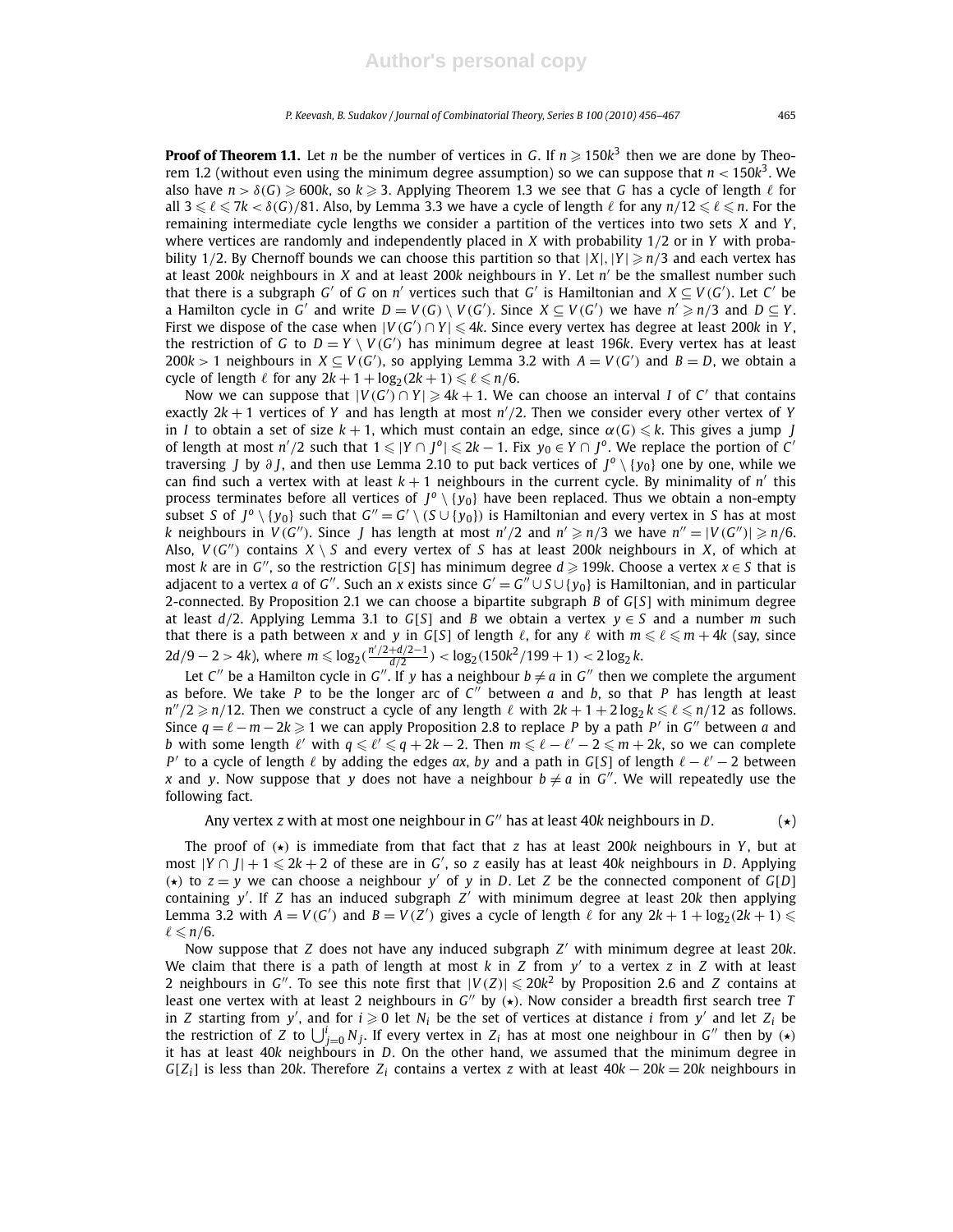

**Fig. 1.** Constructing cycles of intermediate length.

 $D\setminus V(Z_i)$ , implying  $|N_{i+1}|\geqslant 20k$ . Since  $|V(Z)|\leqslant 20k^2$  it follows that  $Z_k$  contains a vertex  $z$  with at least 2 neighbours in G", as claimed.

Suppose that  $z \in N_{i-1}$ , where  $1 \leq i \leq k+1$ . Combining the paths between *x* and *y* in *G*[*S*] with the edge *yy'* and the path of length  $i - 1$  in *T* from *y'* to *z* we obtain paths between *x* and *z* in  $G \setminus V(G'')$ of any length  $\ell$  with  $m + i \leq \ell \leq m + 4k + i$ , where we recall that  $m < 2 \log_2 k$ . Choose a neighbour  $b \neq a$  of *z* in *G*<sup>"</sup> and let *P* be the longer arc of *C*<sup>"</sup> between *a* and *b*, so that *P* has length at least  $n''/2 \geqslant n/12$ . (See Fig. 1.) Now we construct a cycle of any length  $\ell$  with  $3k + 2 + 2\log_2 k \leqslant \ell \leqslant n/12$ as follows. Since  $q = \ell - m - 2k - i \geq 1$  we can apply Proposition 2.8 to replace *P* by a path *P'* in *G''* between *a* and *b* with some length  $\ell'$  with  $q \leq \ell' \leq q + 2k - 2$ . Then  $m + i \leq \ell - \ell' - 2 \leq m + 2k + i$ , so we can complete *P'* to a cycle of length  $\ell$  by adding the edges *ax*, *bz* and a path in *G*[*S*] of length  $\ell - \ell' - 2$  between *x* and *z*.

Since  $2k + 1 + 2\log_2 k < 3k + 2 + 2\log_2 k < 7k$ , in all cases we find cycles of length  $\ell$  for  $7k \le$  $\ell \leq n/12$ . Recall that we also have cycles of length  $\ell$  when  $3 \leq \ell \leq 7k$  and when  $n/12 \leq \ell \leq n$ . This implies pancyclicity of  $G$ .  $\Box$ 

#### **4. Concluding remarks**

We have answered the question of Jackson and Ordaz up to a constant factor. Obviously it would be nice to obtain the exact bound, but perhaps one should first attempt to prove an asymptotic version, i.e. that if  $\kappa(G) \geq (1 + o(1))\alpha(G)$  then *G* is pancyclic. Also, it would be interesting to give the correct order of magnitude for the minimum number *n* of vertices such that any Hamiltonian graph *G* on *n* vertices with  $\alpha(G) = k$  is pancyclic. We proved that this holds if  $n = \Omega(k^3)$ , but it probably can be reduced to  $n = \Omega(k^2)$ . One way to attack this problem is to improve the estimate in Lemma 2.11, which says that any Hamiltonian graph with independence number *k* and  $n = \Omega(k^3)$  vertices contains a cycle of length *n* − 1. It would be extremely interesting to determine the correct dependence of *n* on *k* for this problem of just removing one vertex. Even the following question remains open.

**Question.** Is there an absolute constant *C* such that any Hamiltonian graph with independence number *k* and  $n \geq Ck$  vertices contains a cycle of length  $n - 1$ ?

We re-emphasise that we do not know if *n* can be as small as linear in *k* in the above question. A positive answer would be tight up to a constant factor (clearly) and in combination with Proposition 2.6 and Theorem 1.3 would immediately imply that a quadratic dependence of *n* on *k* is sufficient for Hamiltonicity to imply pancyclicity.